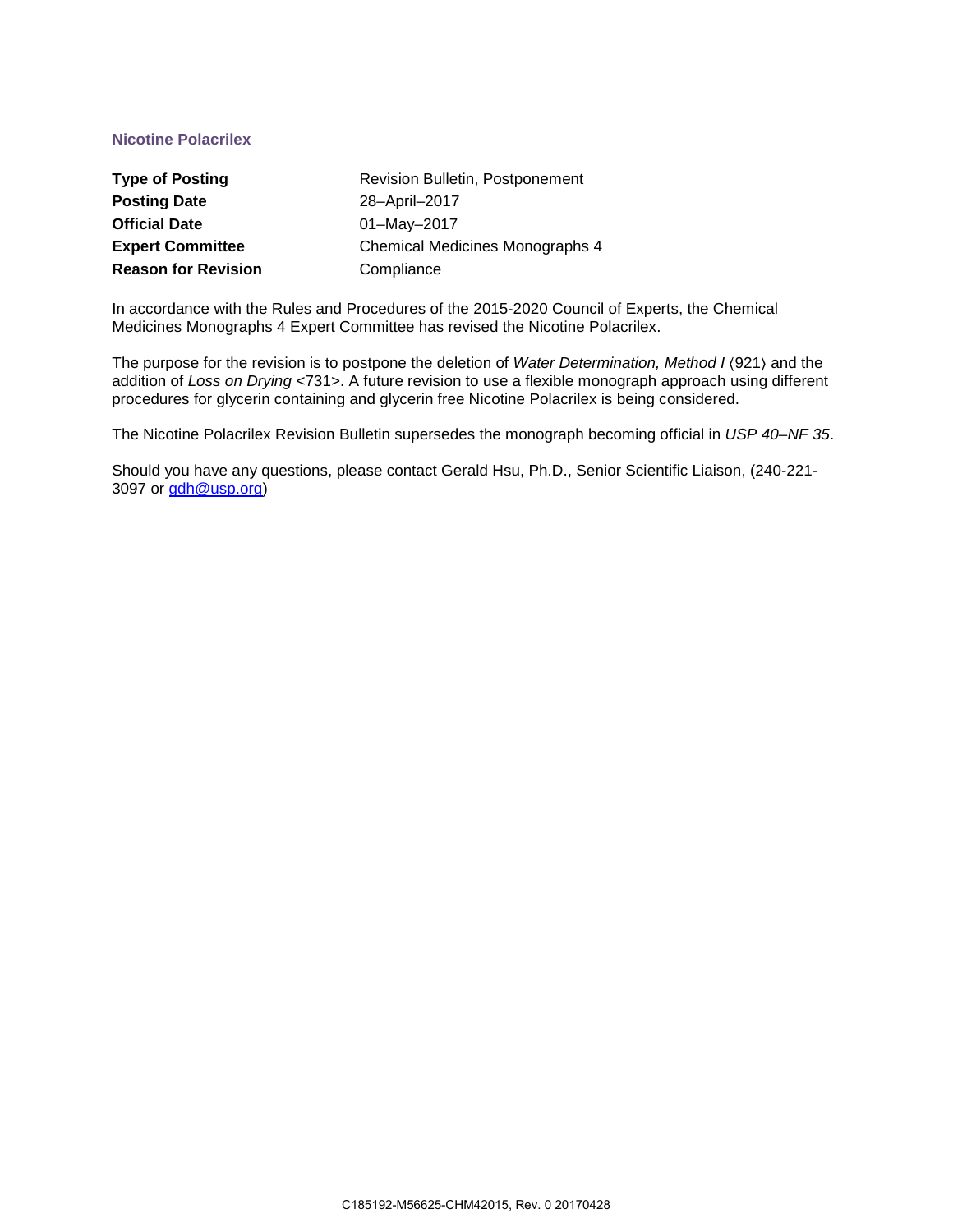

 $[(C_4H_6O_2)_x(C_{10}H_{10})_y(C_{10}H_{14}N_2)$  **Change to read:** 

2-Propenoic acid, 2-methyl-, polymer with diethenylbenzene, complex with (*S*)-3-(1-methyl- • **PROCEDURE**

Nicotine Polacrilex is a weak carboxylic cation-exchange resin prepared from methacrylic acid and divinylbenzene,<br>in complex with nicotine. It contains NLT 95.0% and in complex with nicotine. It contains NLT 95.0% and<br>NMT 115.0% of the labeled amount of nicotine **Time Solution A** Solution B<br>(C<sub>10</sub>H<sub>14</sub>N<sub>2</sub>), calculated on the anhydrous<sub>o (RB 1-May-2017)</sub> (and a monomic monomic of the

### **Change to read:**

• **A. INFRARED ABSORPTION** ▲**.**〈**197**〉 **FOR NICOTINE:** [NOTE— ▲*USP40* Methods described in 〈197K〉 or 〈197A〉 may be **System suitability solution:** 1.5 mg/mL of USP Nico-<br>ine Bitartrate Dihydrate RS and 6 μg/mL of USP Nico-

**Sample:** Transfer an amount of Nicotine Polacrilex equivalent to 100 mg of nicotine to a 100-mL glassstoppered tube. Add 20 mL of 1 M ammonium hy-<br>droxide, 5 mL of 10 M sodium hydroxide, and 20 mL **Sample solution:** Nominally 0.6 mg/mL of nicotine droxide, 5 mL of 10 M sodium hydroxide, and 20 mL of *n*-hexane. Shake for 5 min, and allow the phases to of *n*-hexane. Shake for 5 min, and allow the phases to prepared as follows. Transfer an amount of Nicotine separate. Transfer the upper hexane phase to an evap- Polacrilex equivalent to 30 mg of nicotine to a glassorating dish, and evaporate on a steam bath. stoppered tube. Add 10.0 mL of 1 M ammonium hy-<br>**Standard:** Use USP Nicotine Bitartrate Dihydrate RS, entitled and a droxide, shake vigorously for 10 min, then centrifuge **Standard:** Use USP Nicotine Bitartrate Dihydrate RS, droxide, shake vigorously for 10 min, then centrifuge.

- 
- **B. INFRARED ABSORPTION**  $*(197K)$  **FOR POLACRILEX:** [NOTE-<br>
Mode: LC<br>
used.]<br>
are the sample solution in the Assay, to a<br>
standard: Transfer a portion of USP Polacrilex Resin<br>
RS, equivalent to the amount of Nicotine Polacr
	-

canting the water phase after each shaking. Wash with **Nicotine Polacrilex** 10 mL of 0.1 N hydrochloric acid, decant the liquid, and dry the residue at 105°.

- **Acceptance criteria:** Meets the requirements
- C. **C.** The retention time of the major peak of the *Sample solution* corresponds to that of the *Standard solution,* as obtained in the *Assay*.

### **ASSAY**

**Solution A:** Add 25 mL of 1 M acetic acid to 900 mL of water, then add 6 mL of ammonium hydroxide. Ad-Methacrylic acid polymer with divinylbenzene, complex<br>with inicotine [96055-45-7]. With nicotine [96055-45-7]. With nicotine [96055-45-7]. **DEFINITION**<br>1000 mL. **DEFINITION** 1000 mL.

**Solution B:** Acetonitrile

**Change to read: Mobile phase:** See *Table 1*. ▲... All Mobile phase: See *Table 1*. ▲... All MOTE—Re-equilibration time may be adjusted, if necessary.]

| Time<br>(min) | <b>Solution A</b><br>(%) | <b>Solution B</b><br>(%) |  |
|---------------|--------------------------|--------------------------|--|
|               | 100                      |                          |  |
|               | 100                      |                          |  |
| 3.01          |                          |                          |  |
| 28            |                          |                          |  |
|               | 60                       | 40                       |  |
|               | 100                      |                          |  |
|               | 100                      |                          |  |
|               |                          |                          |  |

tine Bitartrate Dihydrate RS and 6 µg/mL of USP Nico-<br>tine Related Compound G RS in water

**Standard solution:** 1.8 mg/mL of USP Nicotine Bitar-<br>trate Dihydrate RS in water

and prepare as directed for the *Sample*. Transfer 5.0 mL of the clear solution to a 25-mL volu-**Acceptance criteria:** Meets the requirements metric flask, add 5 mL of 1 M acetic acid, and dilute with water to volume. Retain the residue from centrifugation for use in *Identification B*. *Change to read:* **Chromatographic system**

**B. INFRARED ABSORPTION A(197) FOR POLACRILEX:** [NOTE- (See *Chromatography (621), System Suitability*.) • Mode: LC

- 
- 
- 
- 
-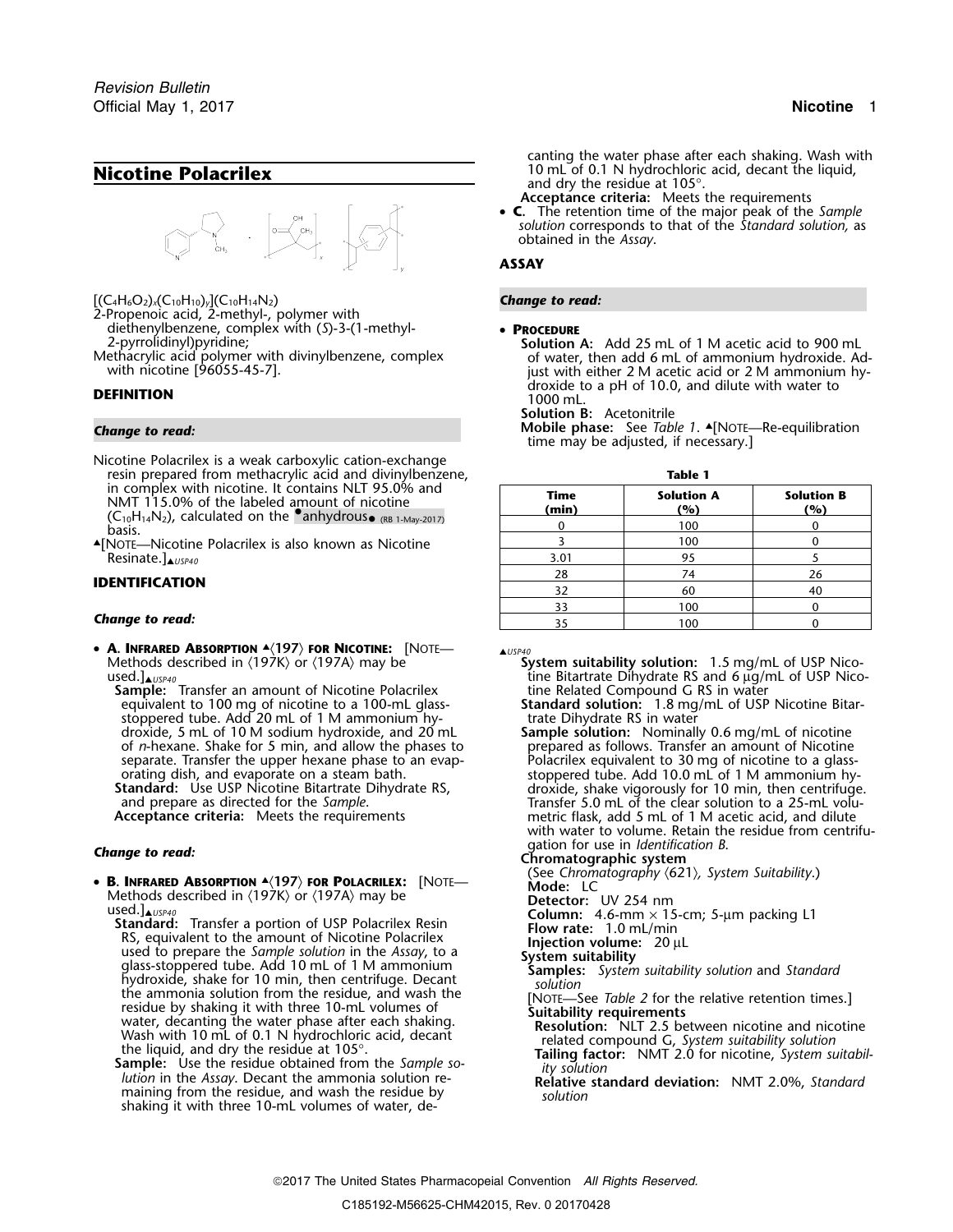**Samples:** *Standard solution* and *Sample solution* Calculate the percentage of the labeled amount of nicotine (C10H14N2) in the portion of Nicotine Polacrilex **Table 2** taken:

$$
Result = (r_U/r_S) \times (C_S/C_U) \times (M_{r1}/M_{r2}) \times 100
$$

- $r_U$  = peak response of nicotine from the *Sample* solution
- 
- $C<sub>S</sub>$  = concentration of USP Nicotine Bitartrate Dihydrate RS on the anhydrous basis in the *Standard solution* (mg/mL)
- $C_U$  = nominal concentration of nicotine in the
- 
- bitartrate, 462.41<br>**Acceptance criteria:** 95.0%–115.0% on the **•**anhy-

drous• (RB 1-May-2017) basis **SPECIFIC TESTS**

### **IMPURITIES**

## **• ORGANIC IMPURITIES**

- **ORGANIC IMPURITIES**<br> **Solution A, Solution B, Mobile phase, Sample solu-**<br> **Columpter Solution, and Chromatographic system:** Proceed as di-<br> **COLUMPTER PROPERER PRETERN**
- pound C RS, USP Nicotine Related Compound D RS, **Acceptance criteria:** NMT 5.0% pound C RS, USP Nicotine Related Compound D RS, **Acceptance criteria:** NMT 5.0%<br>USP Nicotine Related Compound E RS, USP Nicotine **•**<br>Related Compound F RS, and USP Nicotine Related **beining the** *Water Determination* test Compound G RS in water. [NOTE—The concentration of each related compound is in terms of the free base.] **Standard solution:** *Change to read:* 1.8 <sup>µ</sup>g/mL of USP Nicotine Bitar-
- trate Dihydrate RS in water **Sensitivity solution:** 0.9 <sup>µ</sup>g/mL of USP Nicotine Bitar- ▲**.**• **<sup>L</sup>OSS ON DRYING** 〈**731**〉 trate Dihydrate RS in water from the *Standard solution*
- **System suitability**<br>**Samples:** System suitability solution, Standard solution, and *Sensitivity solution* ▲*USP40*
- [NOTE—See *Table 2* for the relative retention times.]
- **Suitability requirements** *Change to read:* **Resolution:** NLT 2.5 between nicotine and nicotine
- related compound G, *System suitability solution*<br>**Tailing factor:** NMT 2.0 for nicotine, *System suitabil*  **Solution A:** 0 *r*

$$
Result = (r_U/r_S) \times (C_S/C_U) \times (M_{r1}/M_{r2}) \times 100
$$

- 
- *Sample solution*<br>
= peak response of nicotine from the Standard
- $C_s$  = concentration of USP Nicotine Bitartrate chloric acid to 25 mL **S** = concentration of USP Nicotine Bitartrate **S** = concentration of USP Nicotine Bitartrate **Analysis** Dihydrate RS on the anhydrous basis in the *Standard solution* (mg/mL)
- $C_U$  = nominal concentration of nicotine in the
- *Sample solution* (mg/mL)
- *M*<sub>c1</sub> = molecular weight of nicotine, 162.23<br> *M*<sub>c2</sub> = molecular weight of nicotine, 162.23<br> *M*<sub>c2</sub> = molecular weight of anhydrous nicotine<br> *M*<sub>c2</sub> = molecular weight of anhydrous nicotine  $=$  molecular weight of anhydrous nicotine bitartrate, 462.41

**Analysis Acceptance criteria:** See *Table 2*. Disregard peaks that

| taken:                    |                                                                                                                                                                                                                                                                                                                                        |                                | <b>Relative</b>          | Acceptance              |
|---------------------------|----------------------------------------------------------------------------------------------------------------------------------------------------------------------------------------------------------------------------------------------------------------------------------------------------------------------------------------|--------------------------------|--------------------------|-------------------------|
|                           | Result = $(r_U/r_S) \times (C_S/C_U) \times (M_{r1}/M_{r2}) \times 100$                                                                                                                                                                                                                                                                | <b>Name</b>                    | <b>Retention</b><br>Time | Criteria,<br>NMT $(% )$ |
| $r_{II}$                  | $=$ peak response of nicotine from the Sample<br>solution                                                                                                                                                                                                                                                                              | Nicotine related compound E    | 0.3                      | 0.3                     |
|                           |                                                                                                                                                                                                                                                                                                                                        | Nicotine related compound C    | 0.55                     | 0.3                     |
| $r_{\varsigma}$           | = peak response of nicotine from the Standard<br>solution                                                                                                                                                                                                                                                                              | Nicotine related compound F    | 0.7                      | 0.3                     |
| $\mathsf{C}^{\mathsf{c}}$ | = concentration of USP Nicotine Bitartrate<br>Dihydrate RS on the anhydrous basis in the<br>Standard solution (mg/mL)<br>$=$ nominal concentration of nicotine in the<br>Sample solution (mg/mL)<br>= molecular weight of nicotine, 162.23<br>$M_{r1}$<br>$=$ molecular weight of anhydrous nicotine<br>$M_{r2}$<br>bitartrate, 462.41 | Nicotine related compound A    | 0.8                      | 0.3                     |
|                           |                                                                                                                                                                                                                                                                                                                                        | Nicotine related compound D    | 0.86                     | 0.3                     |
|                           |                                                                                                                                                                                                                                                                                                                                        | Nicotine related compound G    | 0.9                      | 0.3                     |
| $C_{\prime\prime}$        |                                                                                                                                                                                                                                                                                                                                        | Nicotine                       | 1.00                     |                         |
|                           |                                                                                                                                                                                                                                                                                                                                        | Nicotine related compound B    | 1.6                      | 0.3                     |
|                           |                                                                                                                                                                                                                                                                                                                                        | Any other unspecified impurity |                          | 0.10                    |
|                           |                                                                                                                                                                                                                                                                                                                                        | Total impurities               |                          | 0.8                     |

- 
- **EXERCES System suitability solution:** 1.5 mg/mL of USP Nico-<br>System suitability solution: 1.5 mg/mL of USP Nico-<br>System suitability solution: 1.5 mg/mL of USP Nico-<br>Incordine Bitartrate Dihydrate RS and 6 µg/mL each of US
	-

**Samples:** *System suitability solution*, *Standard solution*, •.(Postponed indefinitely)• (RB 1-May-2017)

Fransfer and and the standard deviation: NMT 5.0%, Standard<br>
Solution A: 9 mg/mL of sodium chloride in water<br>
solution<br>
Signal-to-noise ratio: NLT 10, Sensitivity solution<br>
Signal-to-noise ratio: NLT 10, Sensitivity soluti 0.1 N hydrochloric acid to volume.<br>**Instrumental conditions**  $r_U$  = peak response of each impurity from the  $r_U$   $\triangleq$  (See *Ultraviolet-Visible Spectroscopy*  $\langle 857 \rangle$ .) $\triangleq$ *USP40*<br>**Mode:** UV *<sup>r</sup><sup>S</sup>* = peak response of nicotine from the *Standard* **Analytical wavelengths:** 236, 259, and 282 nm **Blank:** 1.0 mL of *Solution A* diluted with 0.1 N hydro- *solution* **Samples:** *Sample solution* and *Blank Calculate the percentage of nicotine released:* 

2017 The United States Pharmacopeial Convention *All Rights Reserved.*